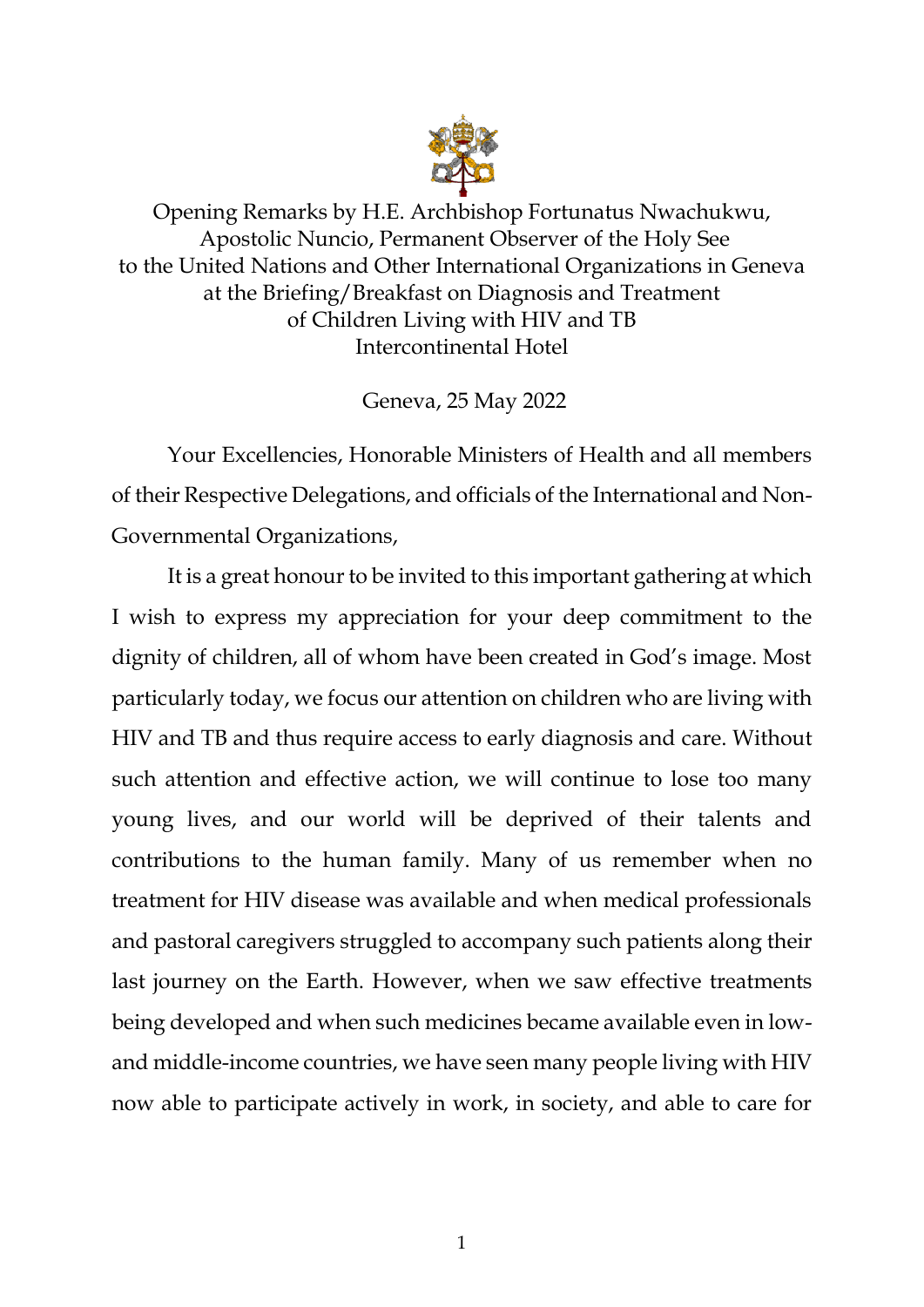their families. This progress also led to fewer children being infected through vertical transmission from mother to child.

However, there is still much to be done. The public health experts report that we still have more than 150,000 babies being born with HIV each year; the number of children on treatment has not increased; 1.3 million children with HIV have not been diagnosed; and 100,000 children die each year from AIDS-related illnesses, and tuberculosis is the major cause of such deaths. In fact, 10% of all AIDS-related deaths occur among children. The majority of children living with TB are not diagnosed or given access to treatment; during 2020, some 226,000 children died of TB.

Time is running out for these children and adolescents, and the world cannot remain as uninterested bystanders. The COVID-19 pandemic created an unprecedented disruption in HIV and TB care for children and families. Decades of progress in access to paediatric testing, treatment, and care is now threatened.

Catholic-inspired and other religiously inspired organizations have been among the most active and effective providers of such diagnosis and care. Many religious communities are present throughout the world and willing to serve the most isolated and rural communities. The support of and partnership with these communities may greatly help offer a healthy future to children living with HIV and TB.

The Pontifical Council for Justice and Peace and, more recently, the Dicastery for Promoting Integral Human Development have been pleased to convene, in Vatican City, five meetings of religious leaders, governmental officials, executive of pharmaceutical and diagnostic companies, representatives of inter-governmental organizations, regulatory agencies, and scientific and public health experts to address

2